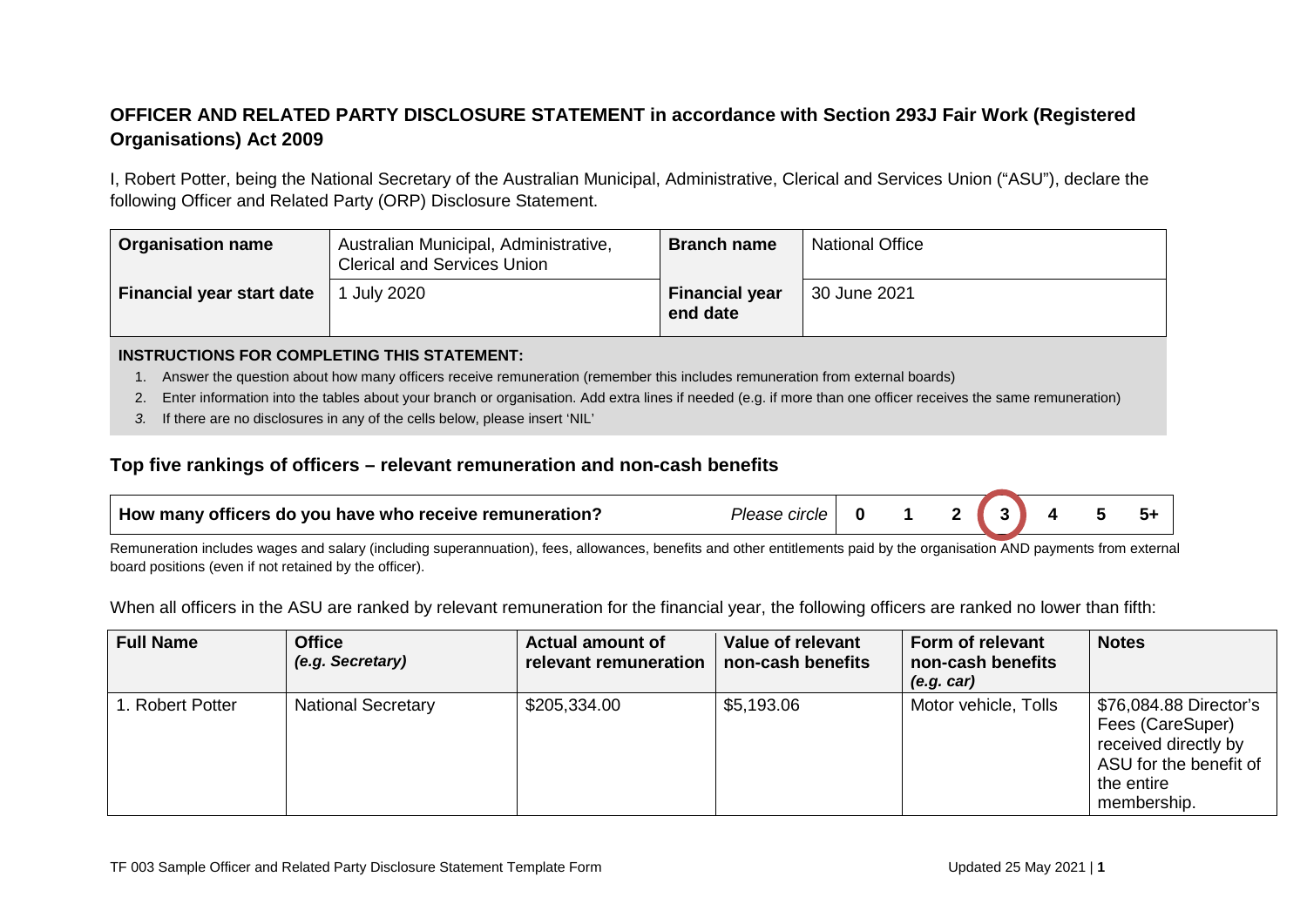| <b>Full Name</b> | <b>Office</b><br>(e.g. Secretary)                            | <b>Actual amount of</b><br>relevant remuneration                                           | <b>Value of relevant</b><br>non-cash benefits | Form of relevant<br>non-cash benefits<br>(e.g. car) | <b>Notes</b>                                                                                                       |
|------------------|--------------------------------------------------------------|--------------------------------------------------------------------------------------------|-----------------------------------------------|-----------------------------------------------------|--------------------------------------------------------------------------------------------------------------------|
| 2. Linda White   | <b>Assistant National</b><br>Secretary<br>1/7/20 - 7/8/20    | \$42,142.44                                                                                | \$842.33                                      | Motor vehicle, Tolls,<br>Home Phone                 |                                                                                                                    |
|                  | Leave entitlements paid<br>(resigned)                        | \$145,520.41                                                                               |                                               |                                                     |                                                                                                                    |
|                  | Total                                                        | \$187,662.85                                                                               |                                               |                                                     |                                                                                                                    |
| 3. Emeline Gaske | <b>Assistant National</b><br>Secretary<br>12/10/20 - 30/6/21 | \$131,276.57<br><b>Includes</b><br>Superannuation on<br>Director's Fees<br>(HESTA) \$4,466 | \$1172.99                                     | Motor Vehicle, Tolls                                | \$47,400 Director's<br>Fees (HESTA)<br>received directly by<br>ASU for the benefit of<br>the entire<br>membership. |
| 4. Nil           |                                                              |                                                                                            | \$                                            |                                                     |                                                                                                                    |
| 5. Nil           |                                                              |                                                                                            | \$                                            |                                                     |                                                                                                                    |

## **Payments to related parties and declared persons or bodies**

During the financial year, the following payments were made to related parties or declared persons or bodies. The details of these payments are included below. (This list does not include payments that are exempted from disclosure under section 293G).

| <b>Date</b> | <b>Name</b>          | <b>Nature of relationship</b><br>(e.g. company owned by Secretary) | <b>Purpose of payment</b><br>(e.g. catering) | <b>Amount</b> | Other relevant details                                        |
|-------------|----------------------|--------------------------------------------------------------------|----------------------------------------------|---------------|---------------------------------------------------------------|
| Fortnightly | <b>Robert Potter</b> | <b>National Secretary</b>                                          | Superannuation                               | \$24,995.10   | Vision Super Agreement<br>with 16% employer<br>contribution   |
| Fortnightly | Linda White          | <b>Assistant National Secretary</b><br>1/7/20 - 7/8/20             | Superannuation                               | \$7,192.04    | Vision Super Agreement<br>with 16% employer<br>contribution   |
| Fortnightly | <b>Emeline Gaske</b> | <b>Assistant National Secretary</b><br>12/10/20 - 30/6/21          | Superannuation                               | \$12,844.13   | Vision Super Agreement<br>with 14.2% employer<br>contribution |